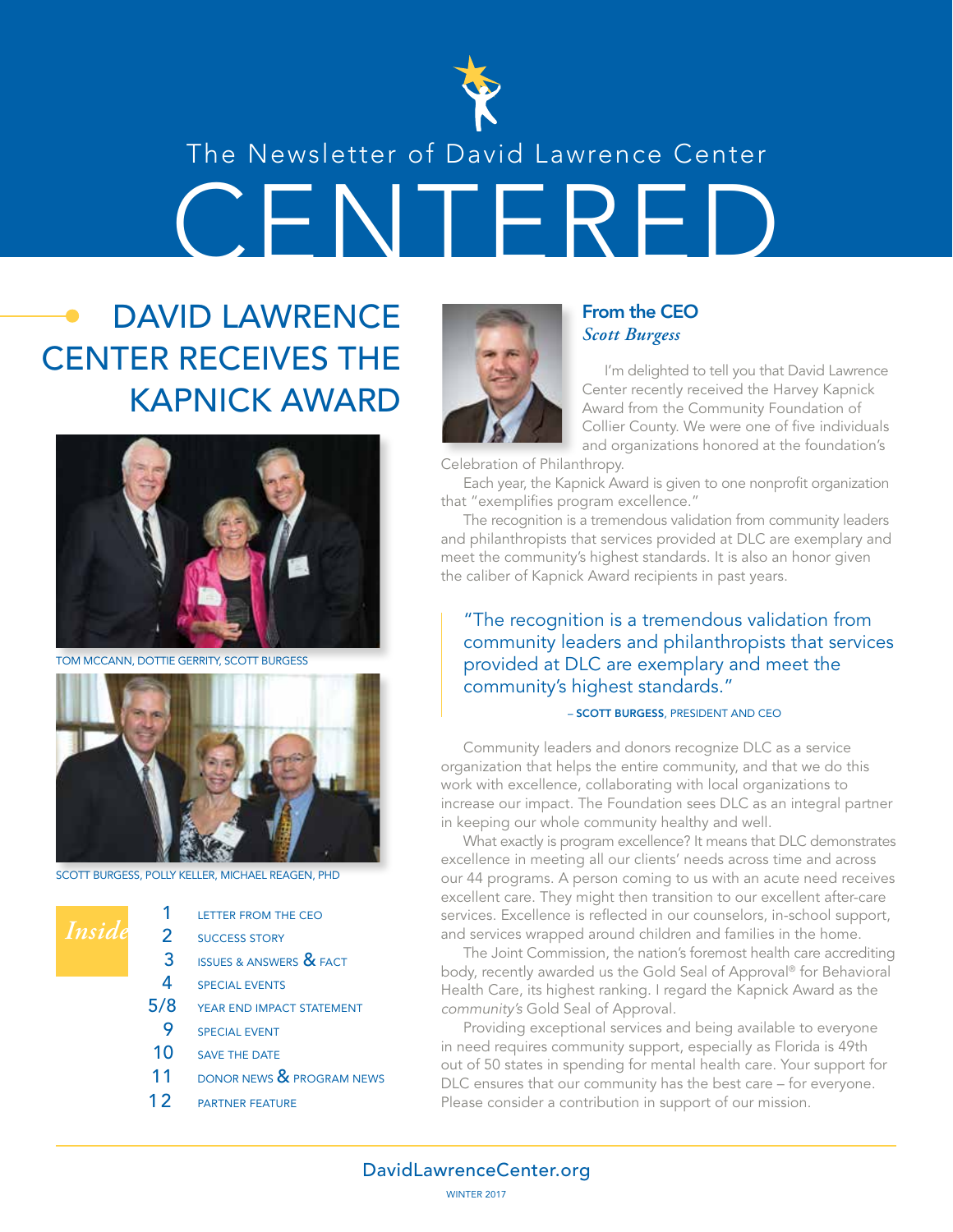

#### DAVID LAWRENCE CENTER BOARD OF DIRECTORS 2016 - 2017

Scott Burgess *Chief Executive Officer*

Douglas Johnson, PhD *President* Russell Budd Allison Durian Polly Keller\* Brian V. McAvoy, Esq. Robert Magrann William O'Neill, Esq. Sheriff Kevin Rambosk Michael V. Reagen, PhD L. Patt Schneider, PhD

Viola Steffan

Pablo X. Veintimilla

\**Honorary Board Member*

#### MISSION

Restoring and rebuilding lives by providing compassionate, advanced and exceptional mental health, substance abuse and integrated healthcare solutions, available to all.

#### **VISION**

To lead the way in transformational care so every individual assisted can achieve what is possible.

David Lawrence Center is a not-for-profit, 501(c)(3) organization and is accredited by the Joint Commission on Accreditation of Healthcare Organizations. The Center is funded in part by the State of Florida Department of Children and Families (DCF) and the Department of Housing and Urban Development (HUD), Collier County Department of Housing, Human and Veteran Services, and private donations made through fundraising efforts.

### SUCCESS STORY

#### My Long Journey to Hope



Naples, I lived partly at home and partly with many foster families. When I was six, my mom and I lived in a homeless shelter because of domestic violence.

As a child in

In the shelter, I was sexually attacked many times by teenagers living there.

I kept being put into foster care – five foster families in all. Foster care wasn't bad, but we moved a lot and I missed my parents very much. I was daddy's girl.

In my senior year of high school, I became very depressed. My foster care mom found me in my room, crying in the dark. She told me to get a therapist. The therapist said I was depressed and I went on medication. Zoloft helped me not cry so much. At 18, my foster parents kicked me out because I sometimes came home late, and they wanted me to pay rent.

A program that supports independent living helped me go to college in Tallahassee. In my freshman year, I got pregnant. I started hearing voices and soon I was living in a homeless shelter. After I had my son, I heard my own voice in my head telling me to walk around the mall with my son in his stroller, and pray out loud. The baby's dad wanted nothing to do with the baby or me.

My mental health got worse. I was praying in tongues in my classes, walking long distances while praying out loud. I got Baker Acted the same day my son was taken away from me. My roommates told the school I was praying out loud in the dorm. They said, "We're very uncomfortable with this." The police took me to a mental hospital.

I stayed at two mental hospitals. I was diagnosed with bipolar schizoaffective disorder and depression. My sister came from Naples to pick me up and I stayed with her. But soon she told the police I was wandering and praying out loud. The police took me to David Lawrence Center.

DLC was organized. They put me on different medications and elevated the medications that helped me. The

doctors encouraged me to go back to school – to use my brain. I moved back to Tallahassee, and my son's father let me see my baby on weekends. I had a new apartment, where I played with my sweet son.

But then I walked from Tallahassee to Georgia. I heard voices telling me to keep walking and fasting through the Valley of Death. My sister brought me back to Naples. I went back to DLC, then to a state mental hospital, then back to DLC. My doctors at DLC got my meds right, I was doing better, and was discharged. I'd been in and out of mental hospitals for two years, and was 23 when I got out.

"Anybody who needs mental health support should go to DLC. The doctors feel like family. My caseworker is like a mentor. If you need services, don't feel weird or crazy. Just take care of your mental health. The sooner you do, the sooner you'll get back to your regular life. " – JIMENA, DLC CLIENT

Life is better now. My mental health is way better. It took me a long time to get back in school. I'm living with my mom in Immokalee and am a sophomore at Florida SouthWestern State college. I want to finish my bachelor's degree and get a master's in business administration. I want to open up a café for the youth of Naples where people recite poetry.

Anybody who needs mental health support should go to DLC. The doctors feel like family. My caseworker is like a mentor. If you need services, don't feel weird or crazy. Just take care of your mental health. The sooner you do, the sooner you'll get back to your regular life. Mental health is a real issue.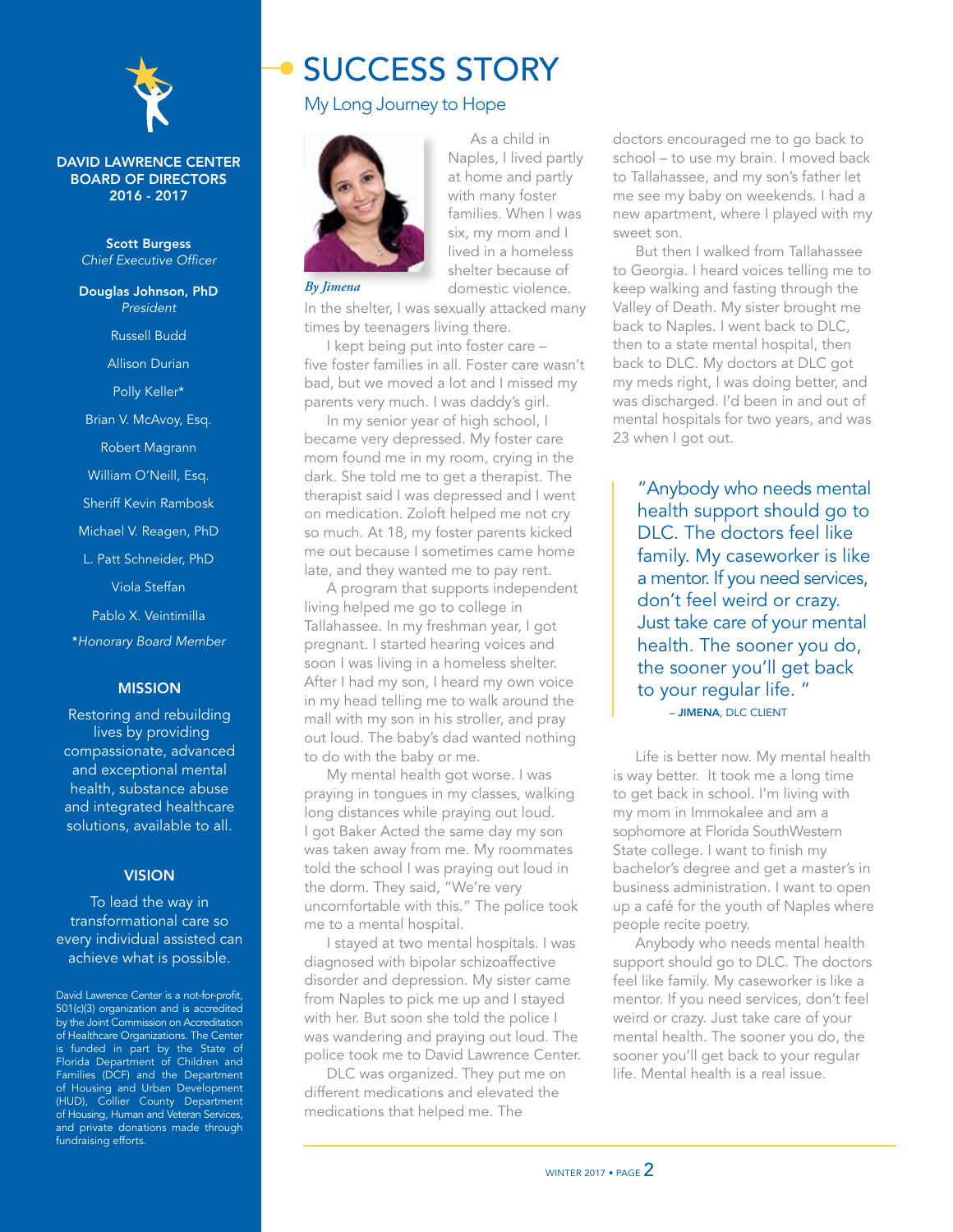# ISSUES & ANSWERS

#### High Rates of Mental Health Problems Cause For Alarm Among College-age Youth



*By Elena Zerpa, MD Staff Psychiatrist*

Suicide is the second most common cause of death among today's college students. A growing number of students have significant psychological problems, with increased levels of stress, depression and anxiety.

I believe this disturbing trend results from many factors. Today's parents protect children and resolve their problems, rather than letting

them make mistakes and learn from them. So when difficulties occur as they adjust to college life, many can't cope.

Social media puts tremendous pressure on teens. In this unreal world, everyone competes to be the one with the better life, better things. Kids feel, "If I didn't go to that restaurant where everyone's taking photos, I'm nobody."

 – DR. ELENA ZERPA, STAFF PSYCHIATRIST "If you're worried about your child's mental health but they won't talk openly to you, call their friends on campus or a dorm advisor. Get involved *before* there's a problem."

They feel shame, which leads to poor self-esteem. Parents should teach kids from a young age that "This is your life.

This is what we can afford." In high school, a kid might have been the best student, the cool one, the great athlete. Then they get to college and everybody is equally impressive. Now they're insecure, wondering "How do I stack up?" What's more, until college, a child follows the parent's script. Suddenly, in college, there's no script. No one's telling you when to wake up and go to sleep. You don't do homework? You get a zero, not a second chance. The kids can't handle it. Self-esteem comes tumbling down.

Red flags of serious mental or emotional problems in college students include the following: A normally good



student starts ignoring assignments or classes, and isn't waking up on time. A student suddenly doesn't have friends, or is rejecting their friends. Their routine changes: Their weight goes up and down; they're not showering; not doing social things.

Here's how you can help: If you're worried about your child's mental health but they won't talk openly to you, call their friends on campus or a dorm advisor. Get involved *before* there's a problem: Early on, connect with a good friend of your child's, and they will be your eyes. At least, get the phone numbers of a few friends.

If your child exhibits any warning signs, see if they will accept help. If not, call the school's mental health hot line or a school counselor. If none of these actions are possible, travel to campus yourself.

If your child is already showing signs of serious mental illness – for example, hearing voices – before college, they should be stabilized before starting school. And take the pressure off regarding going to a top school; a state school may be a better choice. Show you are proud of them no matter what college they're attending. Campus mental health providers are very overburdened, so if your child has mental health issues, find a provider near campus. *Don't wait till your child is in crisis.* The same way you look for beautiful wall art and a great room, look for an excellent mental health provider.

# $-AC$

*In the past year, 49.5% of college students reported feeling hopeless; 60.5% reported feeling lonely - a common indicator of depression; and one in 12 made a suicide plan.*

Source: National Data on Campus Suicide and Depression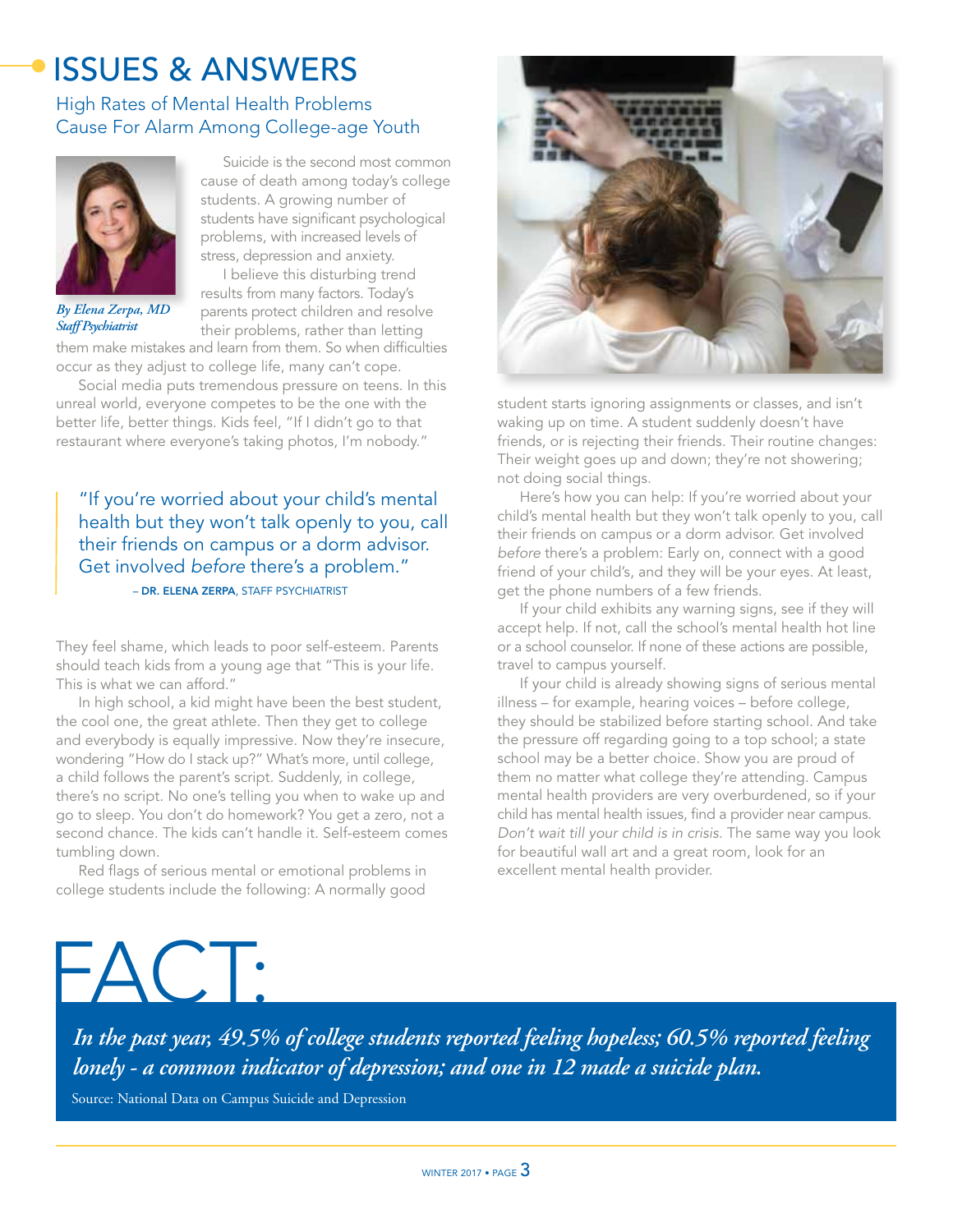# SPECIAL EVENTS David Lawrence Center

#### Magical Musical Tour Gala

*Music, dancing and fundraising was at the forefront of the Magical Musical Tour: Dancing Through the Decades signature gala held in January at The Ritz-Carlton, Naples Beach Resort. From the décor and the highly soughtafter, 13-piece band to the auction items and menu, the gala committee outdid themselves. The memorable evening was filled with dancing, music and entertainment inspired by the 1960s to today in celebration of the Center's nearly 50 years of serving the mental health and addiction services needs of our community. Guests, all decked out in decade-inspired cocktail attire, spent the evening shimmying to blasts from the past and today's best party music and bidding in support of children's mental health. The committee promised a fun, inspiring and interactive experience and they delivered! More than 300 people attended the gala and, along with our sponsors, helped raise \$277,000.*

#### SPECIAL THANKS<sup>C</sup> *Gala Co-Chairs*

Jill and Michael Basden Jackie Cronacher Sheila Johnson Linda Richards Malone Vickie Nolen Caroline Ridgway Wynnell Schrenk Robin and Pat Stranahan Christine Williamson Sue Lennane and George Zundell *Gala Sponsors*  Amaza Foundation Arthrex Branch Banking & Trust Company (BB&T) Brown & Brown/Florida Blue Collier Enterprises Galliford-Mulard Foundation Robyn Pfister Griffen Douglas & Sheila Johnson Susan K. Lennane Family Fund Iqbal & Shelby Mamdani Foundation Naples Daily News Chris & Jeff Rotsch Ralph & Shelly Stayer Pat & Robin Stranahan Stonegate Bank Jenny & Kermit Sutton



PAULA MALONE, PEGGY MAYO



PHILIPPE MARTIN



SUZIE OTTERBECK, MOLLY FERRANTE, JILL BASDEN, ROBIN STRANAHAN



JOHN AND NANCY DRESSER, POLLY KELLER, AMY AND DARCY TAYLOR, SCOTT BURGESS



TERRY AND BOB EDWARDS JERRY NICHOLS, SUSAN GROSE





**JILL BASDEN, GEORGE ZUNDELL** SUE LENNANE



RICHARD PREBISH, NICOLA LUTGERT, STEPHANIE PREBISH ,GORDAN AND MARIA CHRISTINE ST. PIERRE, BARBIE KELLAM, ERIK LUTGERT



DOUG AND SHEILA JOHNSON, BRIAN AND CATHERINE MCAVOY



CAROLINE RIDGWAY AMANDA BEIGHTS, ALLISON DURIAN RALPH AND SHELLY STAYER



GALA DECOR



CHRIS AND JEFF ROTSCH





DIANE MCGINTY, NANCY SLATER, ROBIN STRANAHAN, VICKIE NOLEN, ELIZABETH STAR, RON MCGINTY



GUESTS DANCING THE NIGHT AWAY BIG SWING AND THE BALLROOM BLASTERS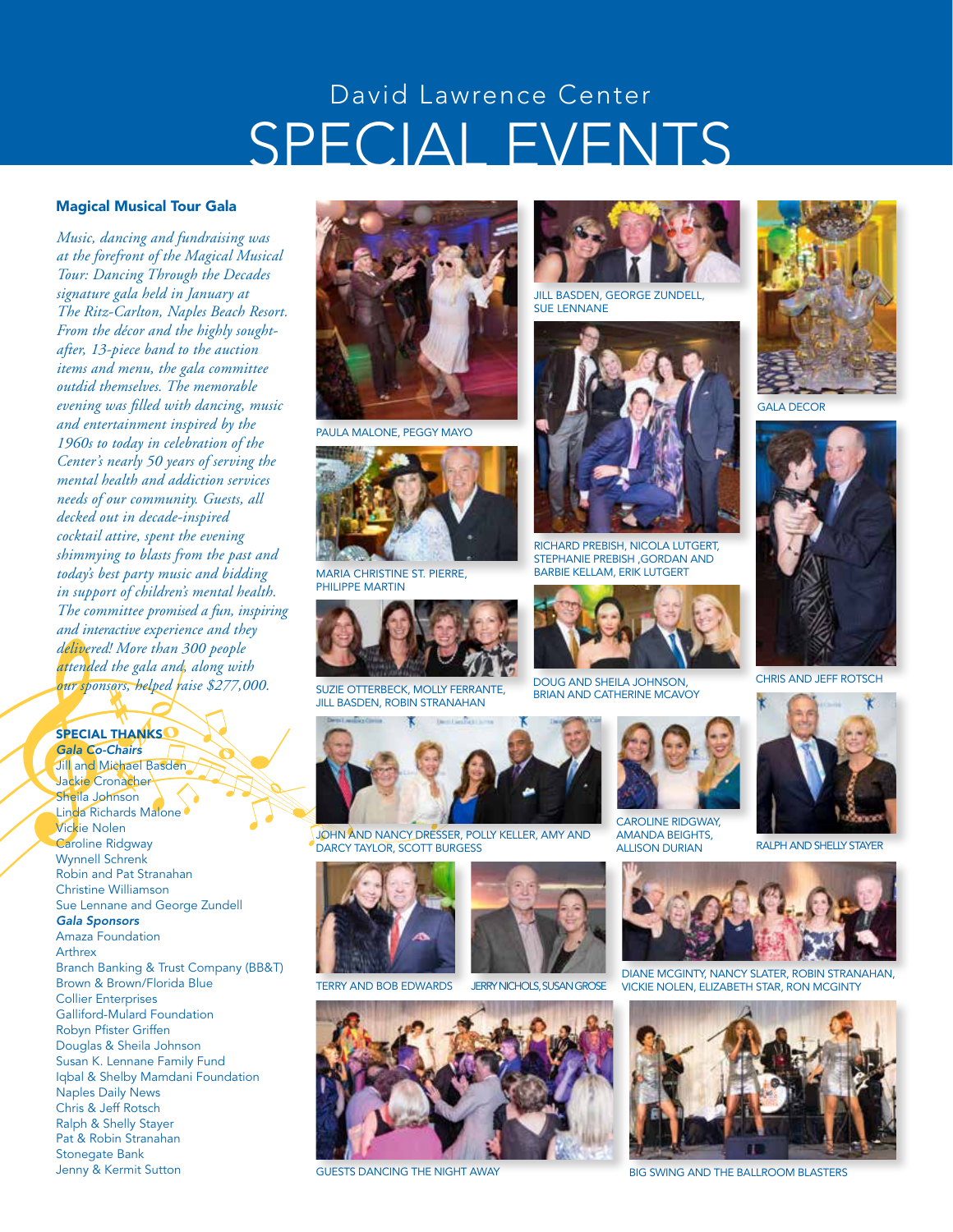# SPECIAL EVENTS David Lawrence Center



DENNIS O'BRIEN, BRUCE MCANDREWS, SANDY KEELER, MIKE KEELER





WALTER HARRIS, JOHN BREAULT, MARK RANDOLPH, MIKE O'SHEA TATE HAIRE, JEFF YUN, RYAN JOBE



CARLOS CABRERA, AL BURGESS, SCOTT BURGESS



SHANNA DAVIES, JENNIFER GEBEAU, SHARON TREISER, LISA MERRITT

#### Chip In For DLC Golf Tournament Grows

*Now in its third year, the Chip in for DLC Golf Tournament, held in conjunction with the DLC Young Executives in October, has grown exponentially. Our golf enthusiast donors "chipped in" to support our mission at this year's beautiful new location, Wyndermere Country Club, and helped us net over \$21,000 – with more golfers in attendance than ever before.*

SPECIAL THANKS *Golf Sponsors*

Lee Health Foundation Elizabeth K. Galeana Charitable Foundation Arthur J. Gallagher & Co. Credible Wireless, Inc. Physicians Regional Healthcare System

#### Young Executives Get Festive at Holiday Bash

*The Young Executives 7th Annual signature event, the 2016 Holiday Bash, was held in December. Guests enjoyed a new venue at the Hilton Naples while listening to live music by Jack Dillman. The evening of fun, fellowship, and friendraising featured a "Giving Tree" and silent auction.*

#### SPECIAL THANKS

*Holiday Bash Sponsors* Advocate Health Care First Choice Insurance Naples HBK CPAs & Consultants North Naples CrossFit Gulfshore Life



ALLISON DURIAN, CAROLINE RIDGWAY, ANNEMARIE ZOLLER



COLBY AND JAKE HAZEWINKEL BERKELEY SMITH CARLOS AND CARMEN OLIVA MONIKA BLOOMFIELD, CLAIRE BAKER,



RYAN TARNOW, TRACY DUHANEY, DAVE KUNES





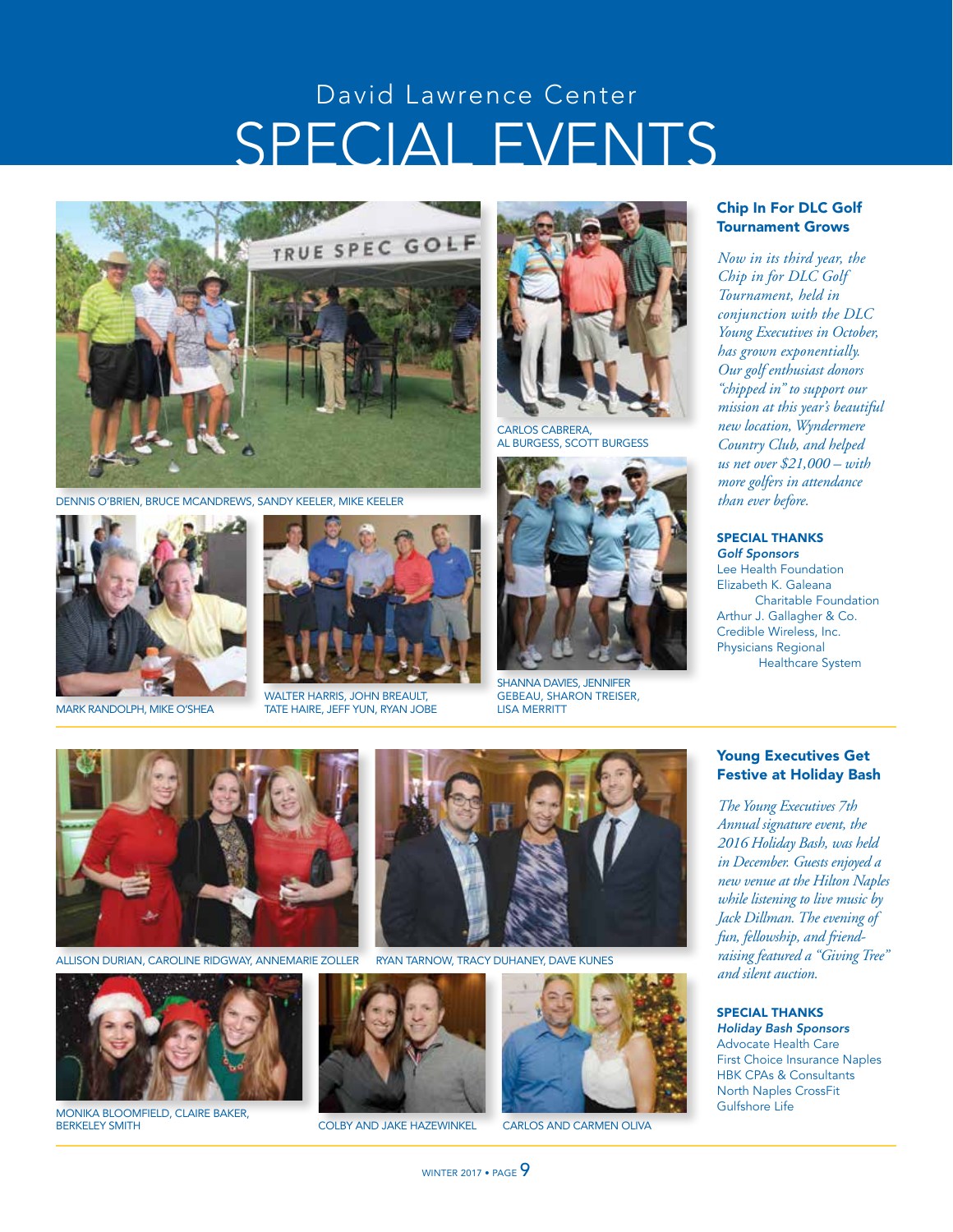#### GIVE WHERE YOU LIVE COLLIER FEBRUARY 15 - 16, 2017

For 24 hours, from February 15 - 16, David Lawrence Center will participate in Give Where You Live Collier, our community's amazing online giving challenge. The event is organized by the Community Foundation of Collier County.



Last year, 84 friends,

employees and community members helped DLC raise more than \$16,600, a major increase over our first year. During the 2017 event, we hope to increase the total dollars raised to \$20,000 from more than 100 individual donors.

#### "We are asking you – our fans and supporters – to make a meaningful gift, because every dollar donated will be multiplied through a matching fund." – DARCY TAYLOR, DIRECTOR OF CONSTITUENT RELATIONS

We are asking you – our fans and supporters – to make a meaningful gift, because *every dollar donated will be multiplied through a matching fund.* The more money you help us raise, the larger a percentage of the \$500,000 matching fund generously provided by the Richard M. Schulze Family Foundation we will receive to help support our lifesaving work.

That's why it's so important to rally your friends and colleagues to help DLC during that 24-hour period. Share the news on social media – tell your followers how every penny they give from February 15th to February 16th goes further to help DLC expand our children's mental health services, and increase our world-class mental health and addiction outreach to everyone in the county who needs care.

#### J. MCLAUGHLIN SIP AND SHOP FEBRUARY 22, 2017

J. McLaughlin at Venetian Village will once again give a 15 percent donation from their sales to DLC. Don't miss out on this great opportunity to peruse their classic, yet contemporary American sportswear and accessories while benefitting the David Lawrence Center mission. Stop by from 1:00 - 5:00 pm and



enjoy refreshments and shopping for a purpose while browsing their new line, resort wear or winter sales.

#### SOUND MINDS™ MENTAL HEALTH SYMPOSIUM MARCH 24 - 25, 2017

The third annual Sound Minds™ Mental Health Symposium will be at Moorings Presbyterian Church from 3:00 - 5:00 pm.

SAVE THE DATE *.................. ..................*



The Meet the Speaker reception and book signing will immediately follow from 5:00 - 7:00 pm. This year's event focuses on brain health and features renowned psychologist, educator and author Kay Redfield Jamison, PhD, as keynote speaker. The VIP Wine Dinner includes an opportunity to dine intimately with Dr. Jamison the evening before at 6:00 pm at the Conservancy of Southwest Florida.



Kay Redfield Jamison has authored five books and is considered a leading authority on mood disorders, bipolar disorder and suicide. She became the public face of bipolar disorder upon publication of her bestselling 1995 memoir, *An Unquiet Mind*, which explored her own battles with the disease. Her book, *Touched with Fire*, about the profound and surprising

KAY JAMISON, PHD

links between bipolar disorder and creativity, was made into a movie by Spike Lee in 2015 starring Katie Holmes and Luke Kirby.

Jamison has served as a professor of psychiatry at Johns Hopkins University School of Medicine for the last 25 years, and as a professor of mood disorders and co-director of the Johns Hopkins University Mood Disorders Center since 2005.

Event chair Nancy McCaskey, wife of former Chicago Bears Chairman Michael McCaskey and founder of the Bears Care charitable foundation, has a background in developmental psychology and social ecology which she studied at Harvard University and the University of California respectively. Fellow scholars, mental health advocates and DLC board members Michael Reagen, PhD, Russell Budd and Patt Schneider, PhD also serve on the Sound Minds committee. Their combined expertise is sure to be an invaluable asset in shaping an outstanding educational opportunity for attendees which includes CEU opportunities for professionals.

DLC is again partnering with the Naples Children & Education Foundation as our education partner. Ticket options include: All Access Pass which includes the VIP Wine Dinner, Symposium and Concert is \$400, the VIP Wine Dinner is \$300, the symposium only is a \$10 suggested donation; and the Meet the Speaker Reception with Live Music, Wine and Hors d'oevres is \$125.

*For sponsorship or ticket information, visit DavidLawrenceCenter.org or call (239) 304-3505.*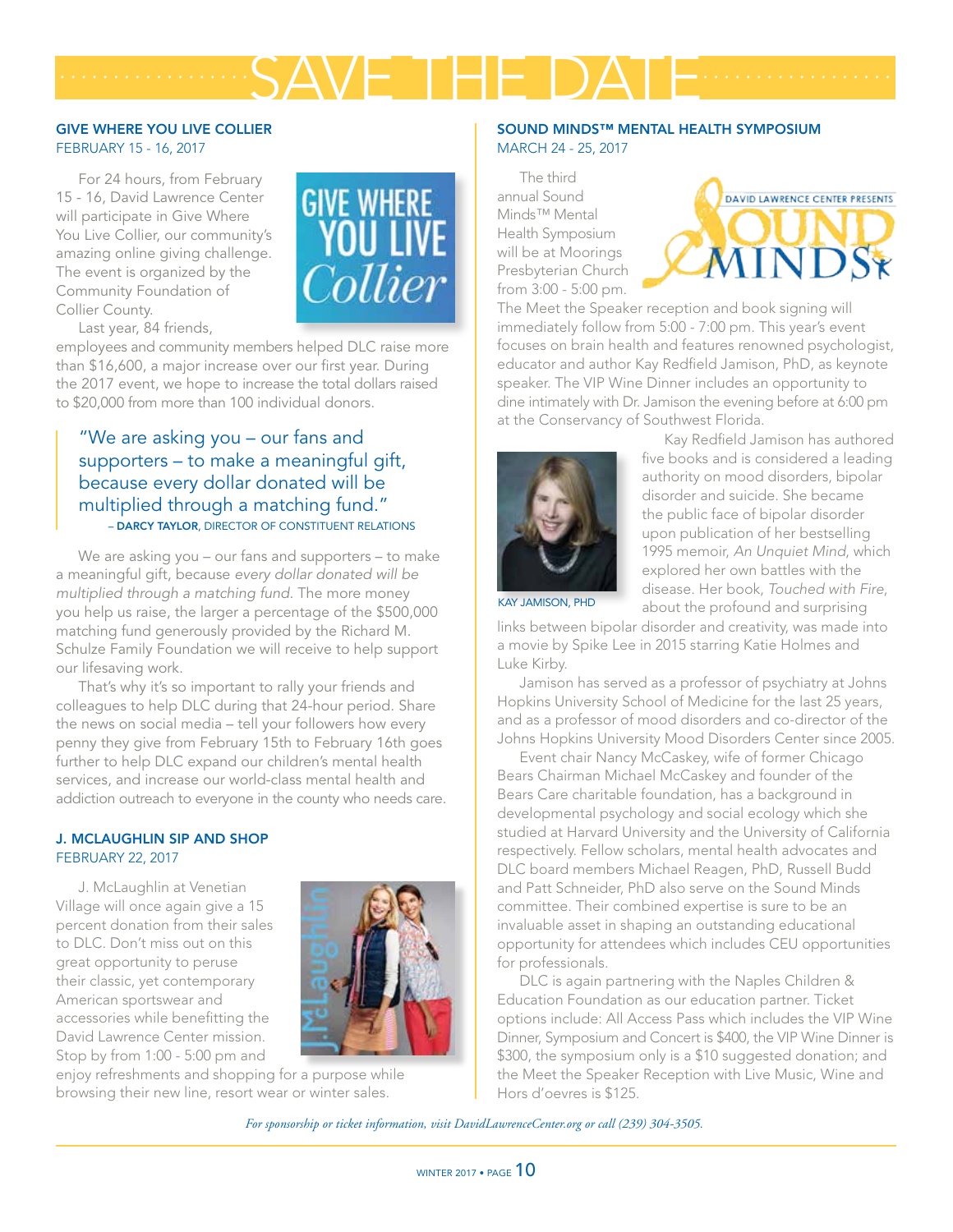# DONOR NEWS

#### M Room Barber Shop Grand Opening Benefits David Lawrence Center



*By Darcy Taylor Director of Constituent Relations*

For three weeks following the October 15th grand opening of the new M Room barbershop on Fifth Avenue, the price of a regular haircut was reduced to \$5 with all proceeds going to David Lawrence Center. It was a win win for M Room and DLC. During the celebration more than 200 people took advantage of the promotion helping raise \$1,000 for DLC. Our new friends at M Room

have become true partners donating to our silent auctions and attending our fundraising events.



JOEL ANDERSEN, OSKARI KARISTE, SCOTT BURGESS, DARCY TAYLOR

# PROGRAM NEWS

New Children's Partial Hospitalization Program Fills a Gap in Treatment



*By Natalie Garcia Director of Admission and Outpatient Therapy Services*

We are very excited about our new Children's Partial Hospitalization Program (PHP), which serves teens 13 to 17 years old. This is the age range of most minors in our Children's Crisis Stabilization Unit which is where many of the participants in the PHP will come from. The Children's PHP is an intensive therapeutic day program consisting of individual and family intervention and support that allows children to spend evenings at home.

To a large extent, our PHP functions as a step-down for minors discharged from our crisis unit. The crisis unit is a very intensive inpatient emergency mental health setting. Until now, a gap existed between this 24-hour level of care and the once- or twice-weekly therapy sessions minors

"The Children's Partial Hospitalization Program is an intensive therapeutic day program consisting of individual and family intervention and support that allows children to spend evenings at home." – NATALIE GARCIA, DIRECTOR OF ADMISSION AND OUTPATIENT THERAPY SERVICES

typically have after leaving our crisis unit. Although they're no longer in crisis, many still need more intensive treatment. At the PHP level of care, they benefit from daily therapeutic

services and support for themselves and their family.

The voluntary program is intensive: Teens participate five days a week for six hours a day. It's medically supervised, with nurses and psychiatrists on the treatment team. Each day, adolescents



participate in group and have individual and family therapy sessions multiple times per week.

The Children's PHP will also be preventative. Our hope is that this program can prevent crises from happening, and therefore, prevent admission to a crisis unit or a residential treatment program. For example, if we see an escalation of symptoms in a minor already involved with our services, and those services are no longer supportive enough, we can now consider PHP as the next level of care.

Because PHP is a day program, participants won't be attending school. So we're collaborating with Collier County Schools to develop educational resources on-site that meet these children's needs. While enrolled in PHP, clients will have access to online school assignments. And when they're ready to return to school, a case manager will work with families and schools on an individualized re-entry plan.

We believe that the PHP will reduce recidivism back into the crisis unit. In addition, its presence in our community means that families will no longer feel that a residential longterm program – possibly far from home – is their only option.

The program will launch in February in the new Children's Outpatient Services building.